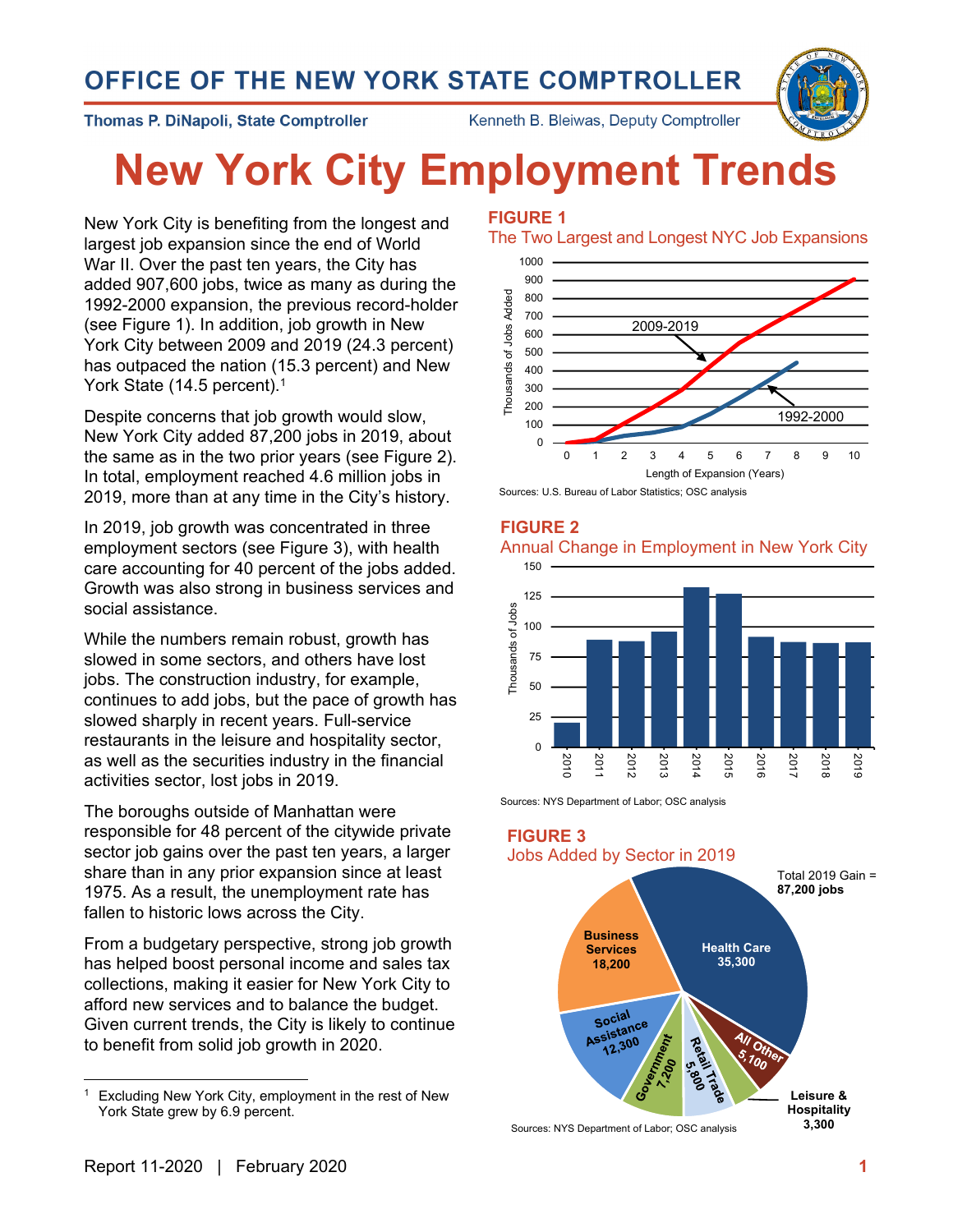**Health care** has added jobs every year since 1990, when the current data series began. In 2019, the sector added 35,300 jobs, more than any other sector. In 2019, there was a total of 585,900 jobs in health care. Gains in the health care sector have accelerated in recent years, accounting for an increasing share of the jobs added each year (see Figure 4).

Over the past ten years, health care has added 180,800 jobs, representing one-fifth of the jobs added in New York City during this period. Home health care services has been the driving force behind the growth, responsible for 78 percent of the jobs. Home health care, however, is among the lowest-paying jobs in the health care sector.

Employment in **social assistance** has risen steadily since 1990, reaching 212,800 in 2019. Job growth in the social assistance sector was particularly strong in the past two years, with 10,900 jobs added in 2018 and another 12,300 added in 2019 (see Figure 5).

It appears that much of the growth was driven by an increase in jobs that serve the elderly and people with disabilities.<sup>2</sup> Jobs that serve these populations now account for about half of the jobs in the sector.

**Business services** (which includes accountants, lawyers, programmers and clerks) added 18,200 jobs in 2019, the smallest gain since 2010 when the current job expansion began (see Figure 6). Nonetheless, the sector added 211,200 jobs between 2009 and 2019, the most of any sector during this period, accounting for 23 percent of those added in the City since the end of the recession. In 2019, there were 780,300 jobs in business services, nearly 17 percent of all jobs in New York City.

#### **FIGURE 4**

Health Care as a Share of Jobs Added By Year



Sources: NYS Department of Labor; OSC analysis

#### **FIGURE 5** Change in Social Assistance Employment



Sources: NYS Departement of Labor; OSC analysis

**FIGURE 6**

#### Change in Business Services Employment



Sources: NYS Department of Labor; OSC analysis

 $2$  This observation was drawn from data from the New York State Department of Labor's Quarterly Census of Employment and Wages series for 2018 and the first half of 2019.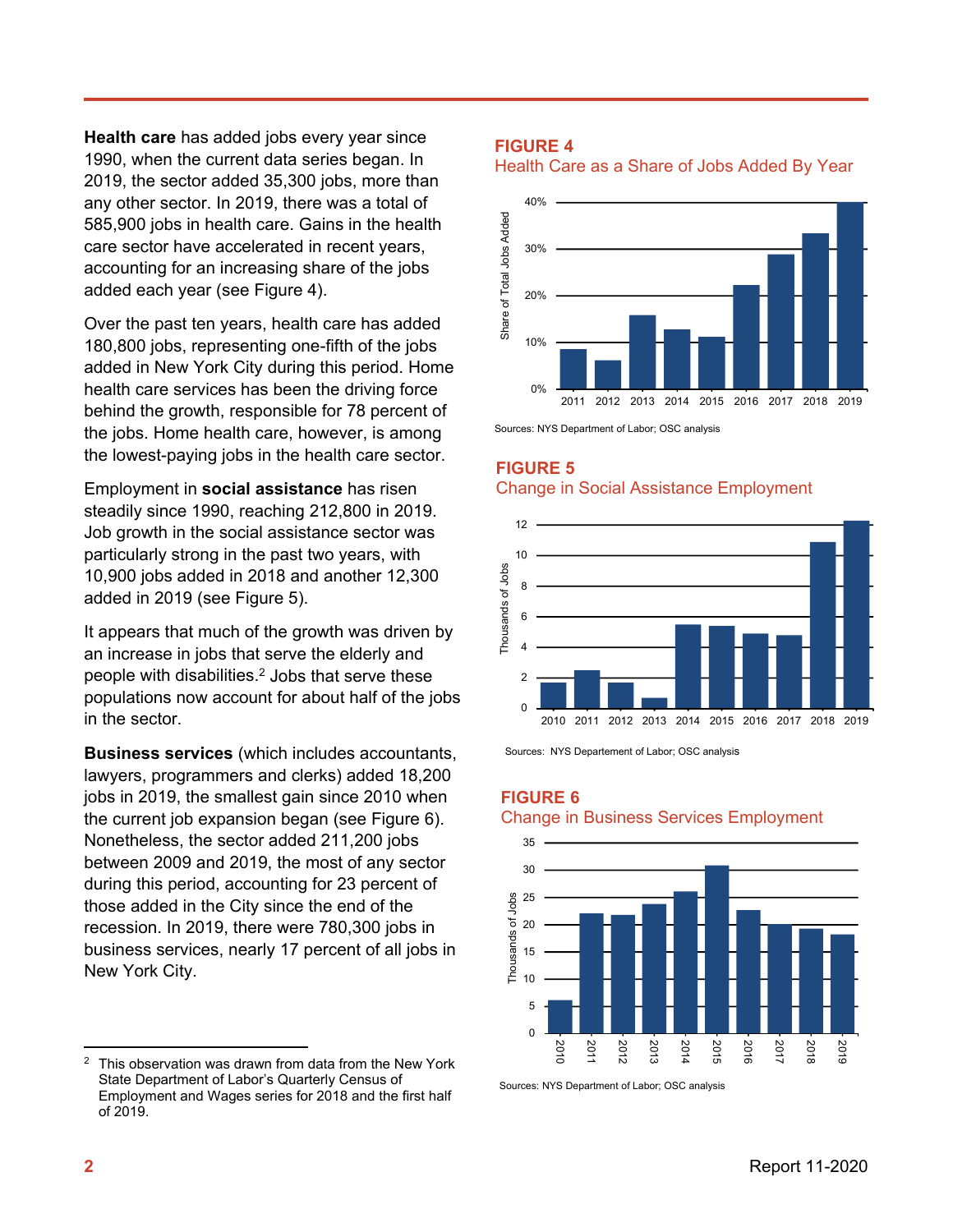The **leisure and hospitality** sector had been a major source of job growth during the expansion, but growth has slowed dramatically in recent years. After adding an average of 18,600 jobs annually between 2009 and 2017, the sector added 4,600 jobs in 2018 and 3,300 in 2019.

Full-service restaurants were responsible for 40 percent of the job gains in the leisure and hospitality sector between 2009 and 2017, but these restaurants have lost 4,600 jobs in the past two years despite record tourism (see Figure 7). It appears that most of the decline in the number of restaurants and associated jobs were concentrated in Manhattan.2

Despite an increase in the number of businesses that provide accommodations (e.g., hotels and motels), the industry reported job losses of 200 jobs in 2018 and another 700 in 2019.

After growing rapidly in recent years, job growth in the **construction** sector has begun to slow. While the industry added 300 jobs in 2019, it was the smallest gain since the end of the recession. Still, employment reached a record of 158,100 in 2019 (see Figure 8), an increase of 45,700 (41 percent) since 2011.

The **financial activities** sector added 7,200 jobs in 2018, but lost 2,800 in 2019. Although commercial and retail banking added 900 jobs, the rest of the sector (e.g., real estate, insurance and securities) lost 3,700 jobs. The real estate industry, which gained an average of 2,200 jobs annually between 2010 and 2018, lost 1,800 in 2019. Insurance continued its long-term decline, losing 600 jobs in 2019.

The securities industry had strong job gains in four of the past six years, but lost 1,300 jobs in 2019 (see Figure 9), and remains almost 5 percent smaller than before the recession. Despite its size (less than 5 percent of private sector employment), the securities industry has the highest average salary of any major sector and is responsible for one-fifth of all private sector wages paid in New York City.

#### **FIGURE 7**

Change in Full-Service Restaurant Employment



Sources: NYS Department of Labor; OSC analysis

#### **FIGURE 8** Construction Employment



Note: Also includes natural resources and mining. Sources: NYS Department of Labor; OSC analysis

**FIGURE 9**





Sources: NYS Department of Labor; OSC analysis